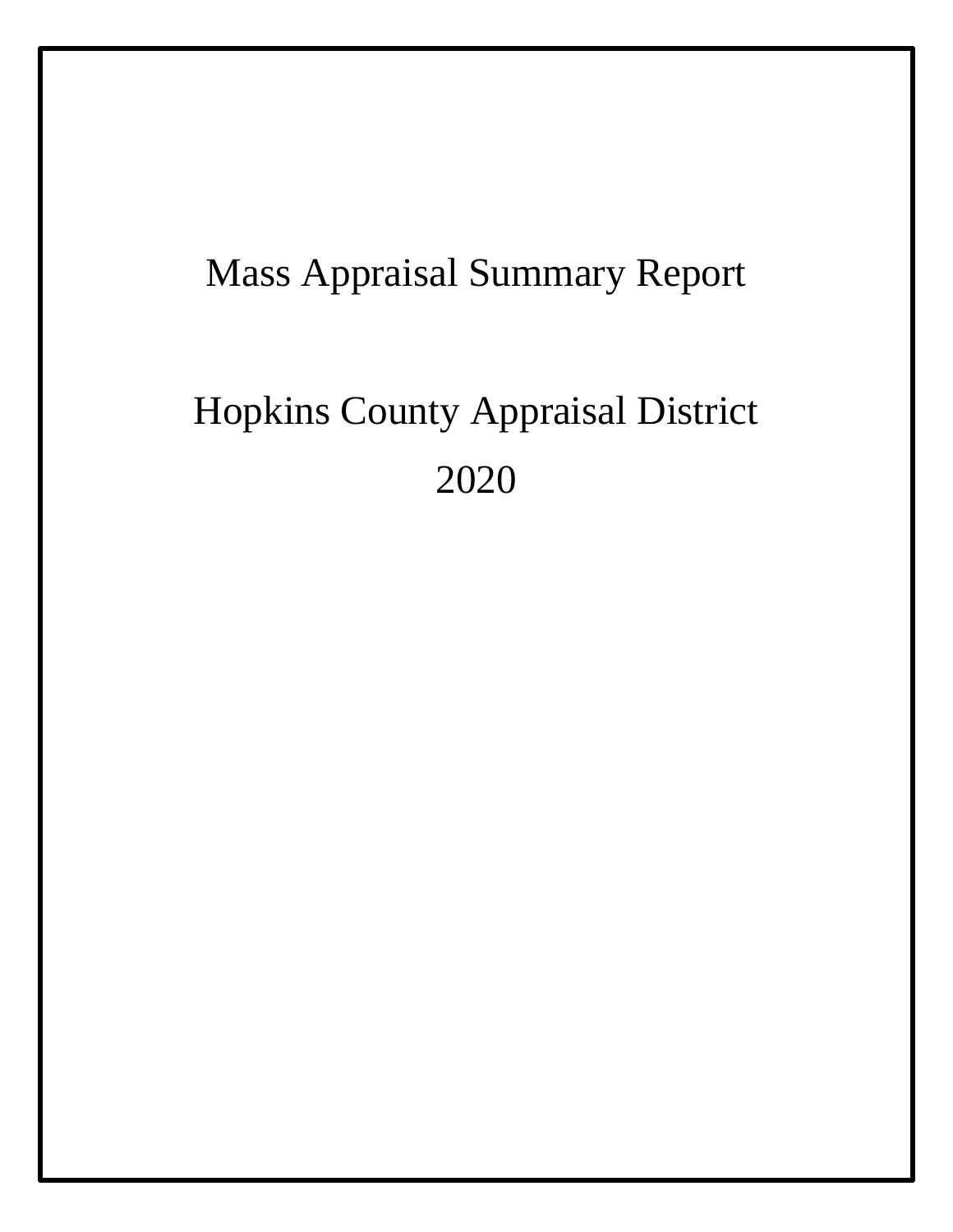### **TABLE OF CONTENTS**

| <b>Market Value</b> |  |
|---------------------|--|
|                     |  |
|                     |  |
|                     |  |
|                     |  |
|                     |  |
|                     |  |
|                     |  |
|                     |  |
|                     |  |
|                     |  |
|                     |  |
|                     |  |
|                     |  |
|                     |  |
|                     |  |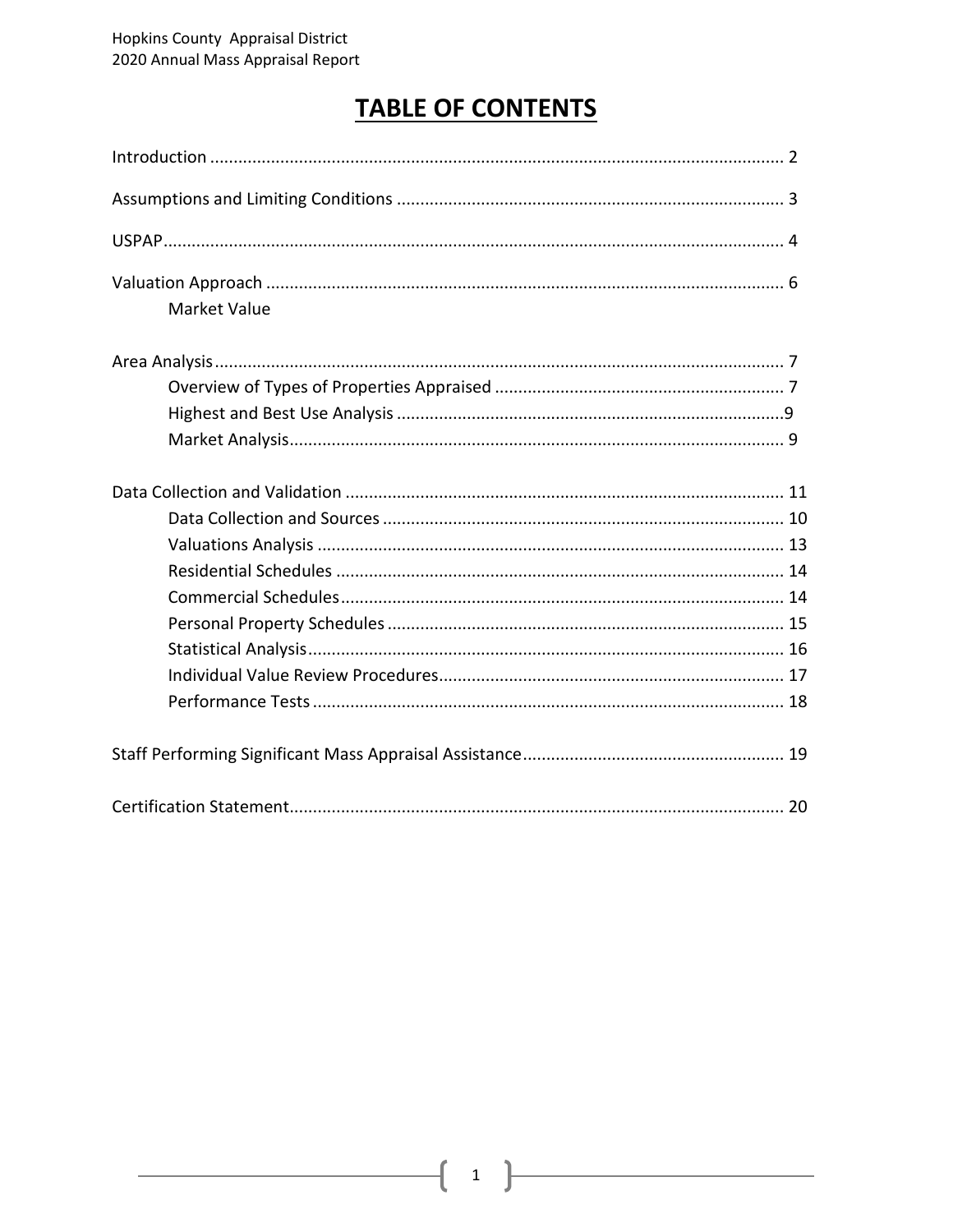#### **INTRODUCTION**

The purpose of this summary report is to aid the taxpaying public in better understanding the methods and techniques utilized by the Hopkins County Appraisal District (HCAD) in the valuation and revaluation of taxable property within Hopkins County. This report attempts to comply with Standard 6 of the Uniform Standards of Professional Appraisal Practice (USPAP), effective January 1, 2012. Hopkins CAD maintains detailed appraisal manuals for appraisal use.

Hopkins CAD is a central Appraisal District formed by the Texas Legislature in 1979 and is charged with the appraisal of all taxable property within the District's boundaries. It consists of 793 square miles in the East Texas Timberland Region. Hopkins County CAD consists of fifteen taxing entities named below:

Hopkins County Memorial Hospital City of Como City of Cumby City of Sulphur Springs Como-Pickton CISD Cumby ISD Miller Grove ISD Mt. Vernon ISD North Hopkins ISD Saltillo ISD Sulphur Bluff ISD Sulphur Springs ISD Winnsboro ISD Yantis ISD

Current state law, set out in Section 6.02 (a) of the Texas Property Tax Code, mandates that appraisal district boundaries are the same as the county's boundaries.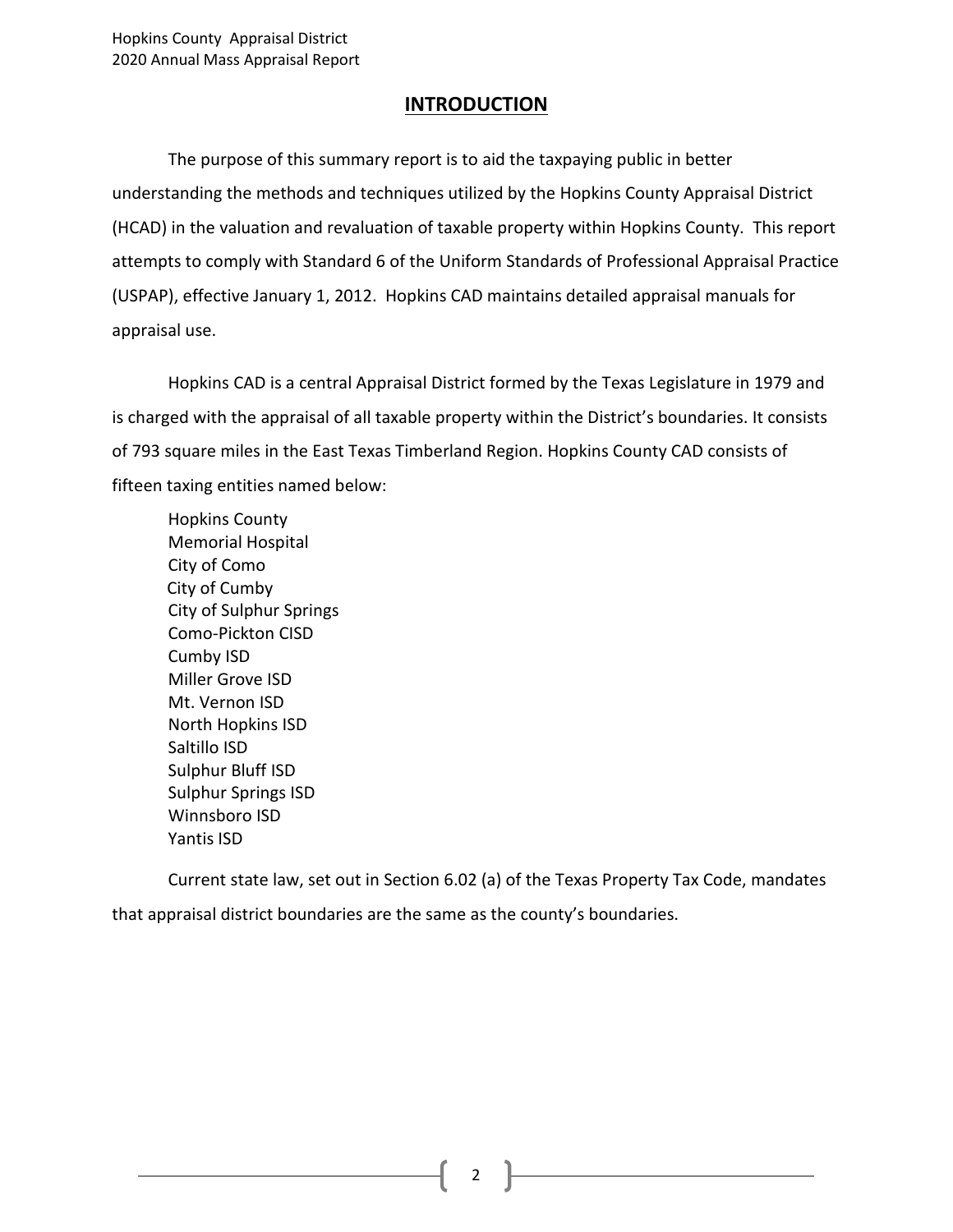#### **ASSUMPTIONS AND LIMITING CONDITIONS**

Hopkins CAD has taken reasonable steps to secure adequate funding; however fiscal restraints do impact the mass appraisal process. Limited resources and personnel are available to perform the appraisal. Therefore, it is not possible to physically inspect every property included on the appraisal roll. When physical inspections were conducted on real property, they were generally performed with exterior review only. It is assumed that the interior conditions are consistent with the exterior conditions. When physical inspections were made for the valuation of personal property, inspections were made of the entire facility if allowed by the owner or management of the business.

This mass appraisal has been made under the following assumptions and limiting conditions:

- It is assumed that the title to each property is good and merchantable.
- No liability is assumed for matters of a legal nature.
- Assumptions made in the report are based on the best knowledge and judgment of the appraiser and are believed to be typical of the market.
- All properties are appraised as if free and clear of any or all liens or encumbrances, unless otherwise stated.
- Existence of hazardous materials or other adverse environmental conditions are not considered, unless otherwise indicated.
- Any drawings, photographs, plan, or plats are assumed to be correct and are included solely to assist in visualizing the property.
- It is assumed that there is full compliance with all applicable federal, state, and local regulations and laws, unless otherwise noted.
- No responsibility is assumed for hidden or unapparent conditions in the property that may affect its value.
- It is assumed that all required licenses, certificates of occupancy, consents or other administrative authority from local, state, or federal governments can be obtained or renewed for any use on which the value estimate contained in this report is based.
- A specific survey and analysis of properties to determine compliances with the provisions of the Americans with Disabilities Act has not been performed and possible non-compliance has not been considered in valuing these properties.
- While it is believed all information included in the appraisal is correct and accurate, the appraiser does not guarantee such.

This report may not be used for any purpose or by any person other than the party to

which it is addressed without the written permission of the Hopkins CAD.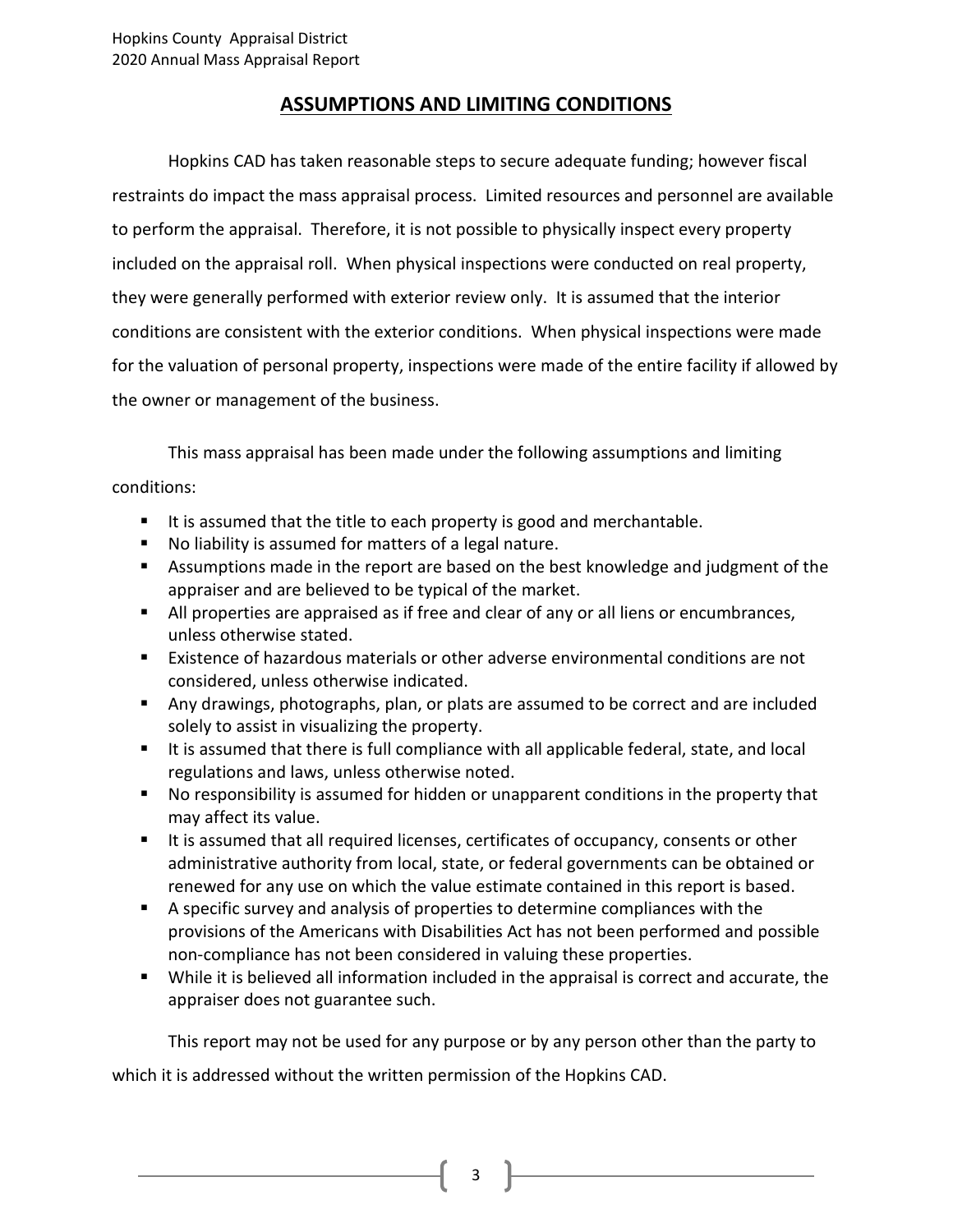#### **USPAP**

The chief appraiser is the chief administrative and executive officer of the appraisal district. The chief appraiser employees and directs the district's staff, oversees all aspects of the appraisal district's operations and performs either directly or through the district staff variety of operations. The district employs five staff who are subject to the provisions of the Property Taxation Professional Certification Act and must be duly registered with the Texas Department of Licensing and Regulation (TDLR). Support functions including records maintenance, information and assistance to property owners, and hearings are coordinated by personnel in support services.

The chief appraiser's appraisal responsibilities include:

- 1. Discover, list, and appraisal all property within the CAD;
- 2. Determine exemptions and special use requests;
- 3. Organize periodic reappraisals; and
- 4. Notify taxpayers, taxing units, and public about matters that affect property values.

Hopkins CAD contracts with Capitol Appraisal Group, Inc. (CAGI) an appraisal firm, to appraise minerals, industrial plants, pipelines, industrial personal property, and utilities within the boundaries of the appraisal district. The district uses computer software provided by Southwest Data Solutions for the data processing of all appraisal records, records management system, and maintenance of the digitized mapping system.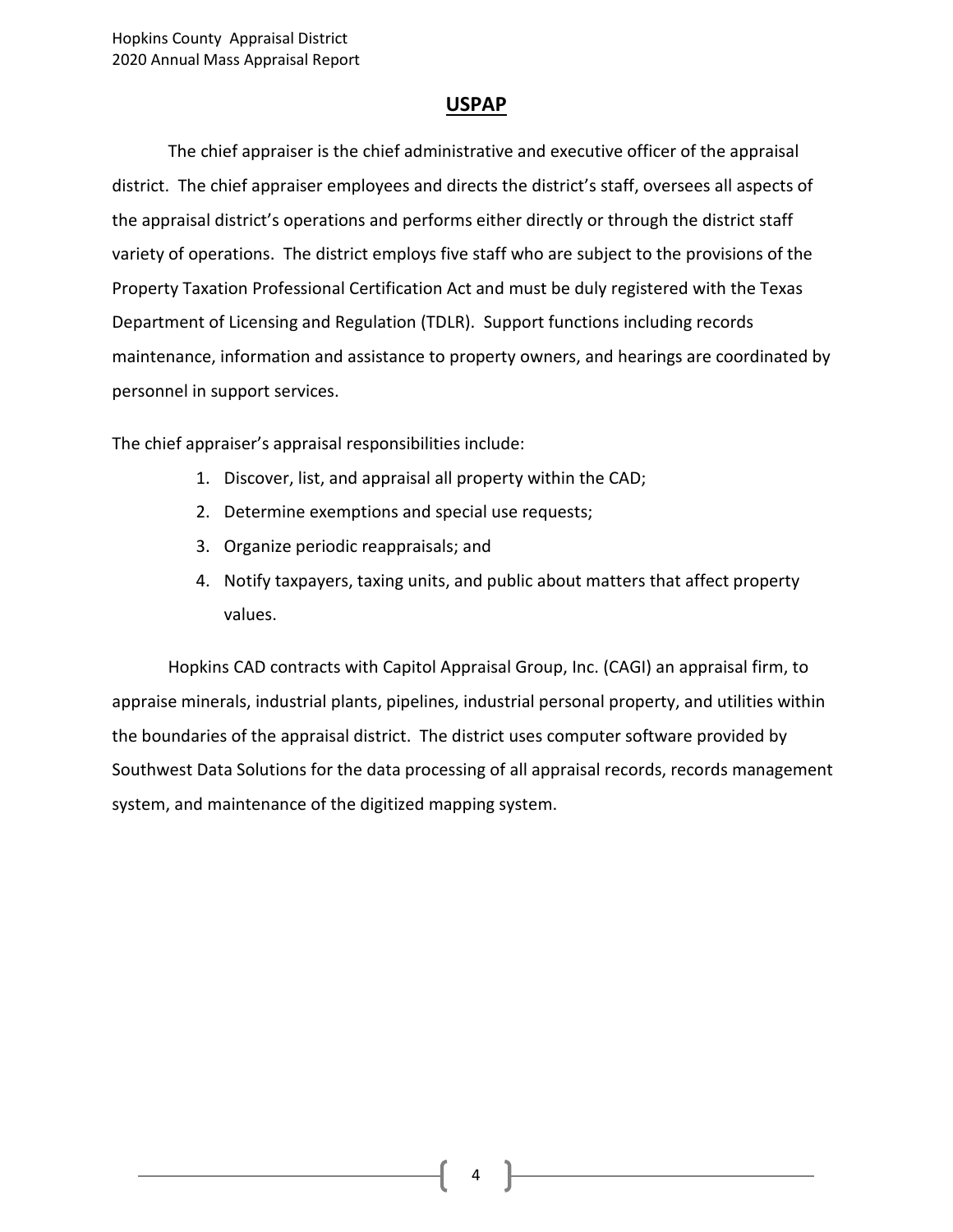As of July, 2020 the appraisal roll for Hopkins County Appraisal district indicates a total

of 29,855 parcels. The breakdown by category is as follows:

| A              | Real Property: Single-Family Residential8,849    |  |
|----------------|--------------------------------------------------|--|
| B              | Real Property: Multifamily Residential 169       |  |
| C <sub>1</sub> |                                                  |  |
| D1             |                                                  |  |
| D <sub>2</sub> | IMPROVEMENTS ON QUALIFIED OPEN SP 1,246          |  |
| E              | RURAL LAND, NON QUALIFIED OPEN SPA 7,112         |  |
| F1             |                                                  |  |
| F <sub>2</sub> | INDUSTRIAL AND MANUFACTURING REAL48              |  |
| G1             | Real Property: Oil, Gas and Other Minerals2,531  |  |
| J              | REAL AND TANGIBLE PERSONAL PROPERTY-UTILITIES327 |  |
| L1             |                                                  |  |
| L2             | INDUSTRIAL AND MANUFACTURING PERS156             |  |
| M <sub>1</sub> |                                                  |  |
| O              | Real Property: Residential Inventory 127         |  |
| S              |                                                  |  |
| X              |                                                  |  |
|                |                                                  |  |

 $5 \}$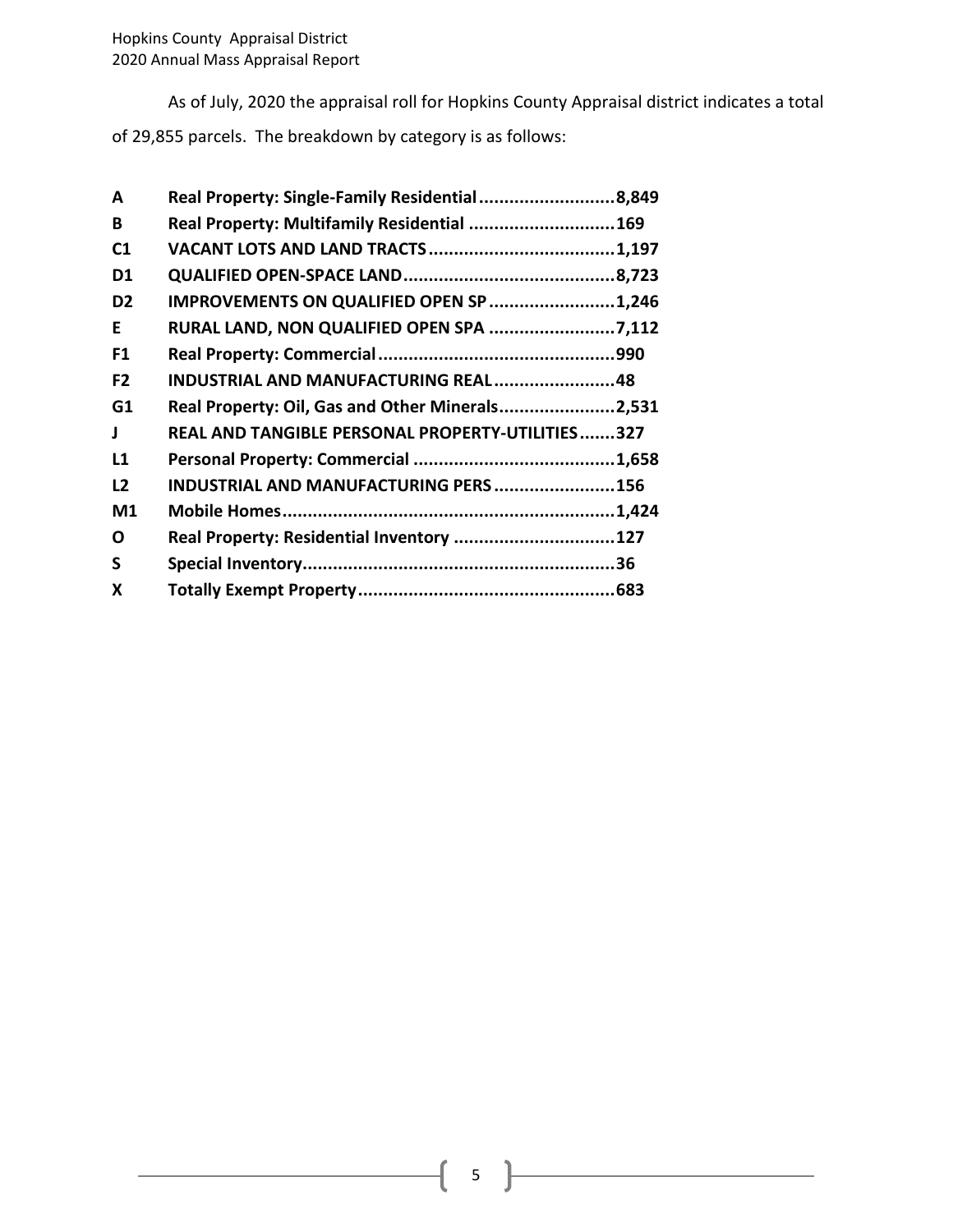#### **VALUATION APPROACH**

#### **MARKET VALUE**

Market value for purposes of this mass appraisal is defined by the Texas Property Tax Code, §1.04(7), which states:

> "Market Value" means that price at which a property would transfer for cash or its equivalent under prevailing market conditions if:

- A. Exposed for sale in the open market with a reasonable time for the seller to find a purchaser;
- B. Both the seller and the purchaser know of all the uses and purposes to which the property is adapted and for which it is capable of being used and of the enforceable restrictions on its use; and
- C. Both the seller and purchaser seek to maximize their gains and neither is in a position to take advantage of the exigencies of the other.

In regards to inventory held as part of a business, §23.12(a) of the Texas Property Tax Code further provides, in part; "the market value of an inventory is the price for which it would sell as a unit to a purchaser who would continue the business."

The effective date of appraisals is January 1, with the exemption of inventory, which may be appraised at its market value as of September 1. To receive the September 1 appraisal date, a taxpayer must file an application by July 31.

The purpose of and intended use of the appraisals performed by the Hopkins County Appraisal District is to estimate market value for ad valorem tax purposes for the taxing entities located within the boundaries of Hopkins County Appraisal District. It is the goal of the staff of the Hopkins County Appraisal District to provide the best possible service to the tax paying public and the taxing entities. The Hopkins County Appraisal District staff promotes and adheres to the professional standards and ethics as set forth by the Texas Department of Licensing and Regulation, Texas Association of Appraisal Districts, Texas Association of Assessing Officers, and the International Association of Assessing Officers (IAAO).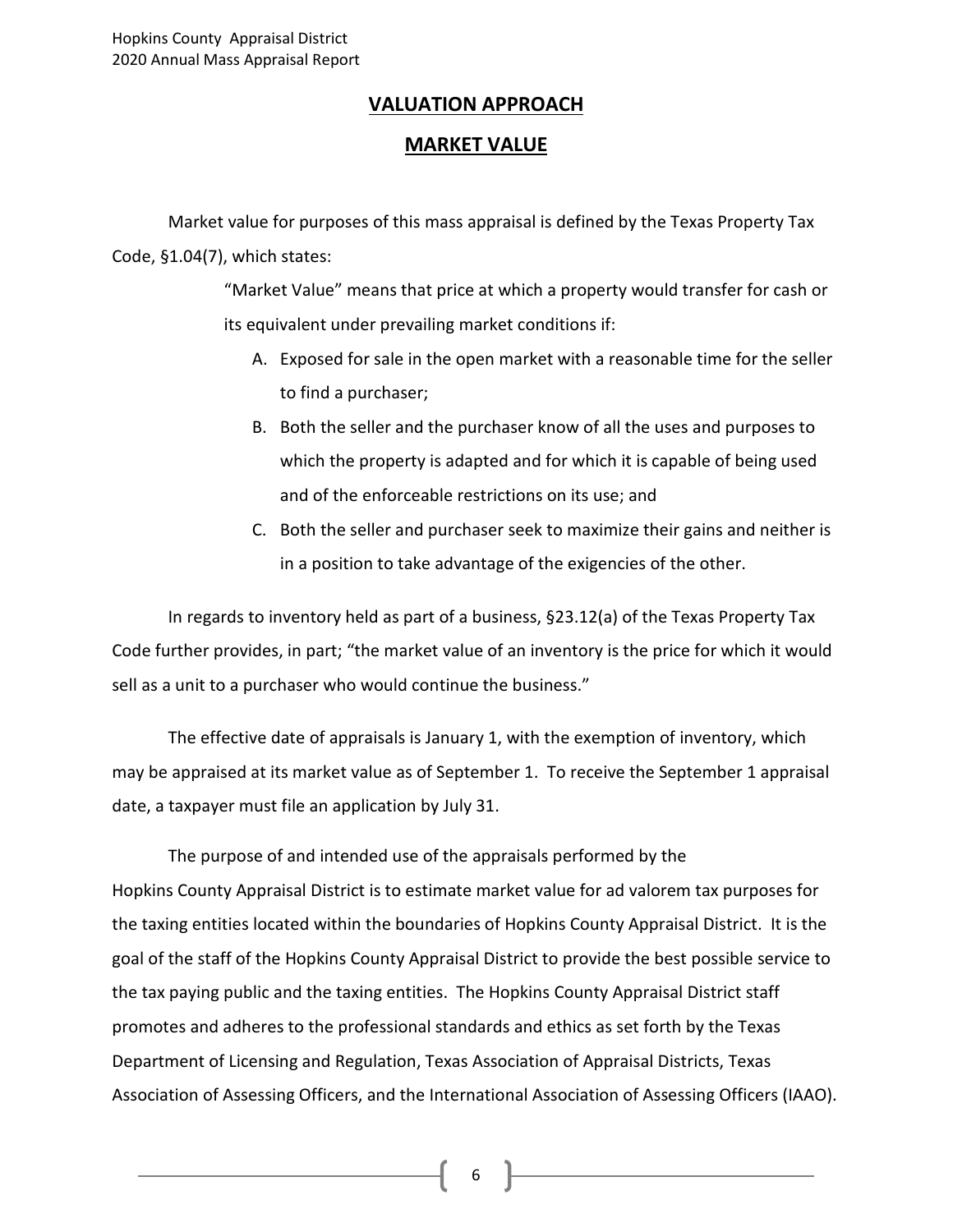#### **AREA ANALYSIS**

#### **Overview of Types of Properties Appraised**

There are three major categories of property appraised by the Hopkins County Appraisal

District. These categories are:

- 1. Real:
	- a. Residential (both single family and multi-family)
	- b. Commercial/Industrial
	- c. Vacant Lots (both residential and commercial)
	- d. Vacant rural land and improvements on rural land
- 2. Personal:
	- a. Income producing business personal property
	- b. Industrial personal properties
- 3. Minerals:
	- a. Oil and Gas
- 4. Utilities:
	- a. Telephone companies
	- b. Cable companies
	- c. Electrical companies
	- d. Fiber optics
	- e. Railroads
	- f. Pipelines
	- g. Misc. other utilities

The Property Tax Assistance Division of the State Comptroller's Office requires properties to be identified by type using a standard identification code. The codes currently used by the Hopkins CAD District are as follows:

- A Real Property: Single-Family Residential
- B Real Property: Multifamily Residential
- C Real Property: Vacant Lots and Tracts
- D Real Property: Qualified Agricultural Land
- Real Property: Rural Land, Not qualified for open-space land appraisal, and
- Improvements
- F1 Real Property: Commercial
- F2 Real Property: Industrial (Manufacturing)
- G1 Real Property: Oil, Gas and Other Minerals
- J1 Water Systems
- J2 Gas Distribution System
- J3 Electric Company (Including Co-Op)

7 |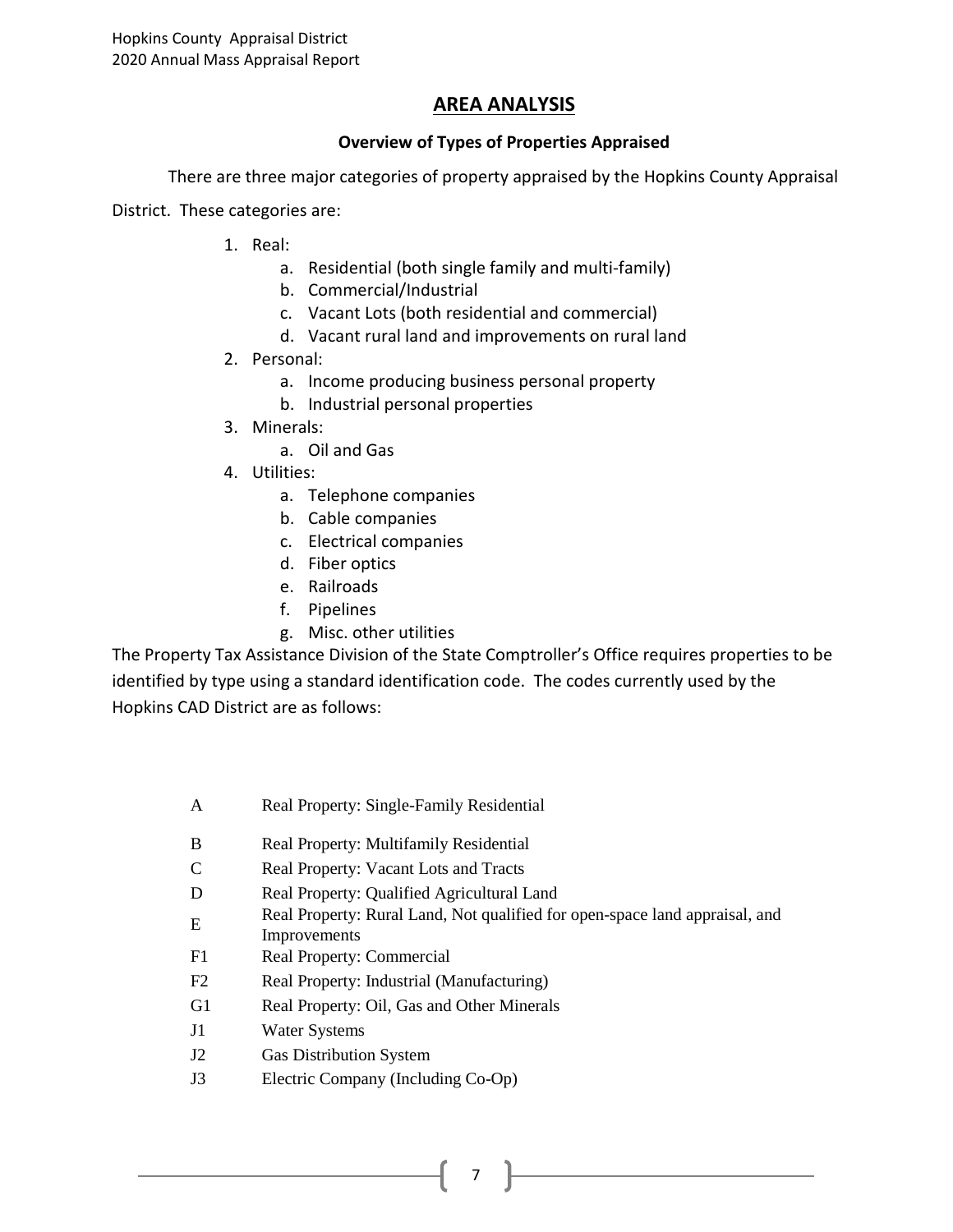- J4 Telephone Company (Including Co-Op)
- J5 Railroad
- J6 Pipeline Company
- J7 Cable Television Company
- J9 Railroad Rolling Stock
- L1 Personal Property: Commercial
- L2 Personal Property: Industrial (Manufacturing)
- M1 Mobile Homes
- O Real Property: Residential Inventory
- S Special Inventory
- X Totally Exempt Property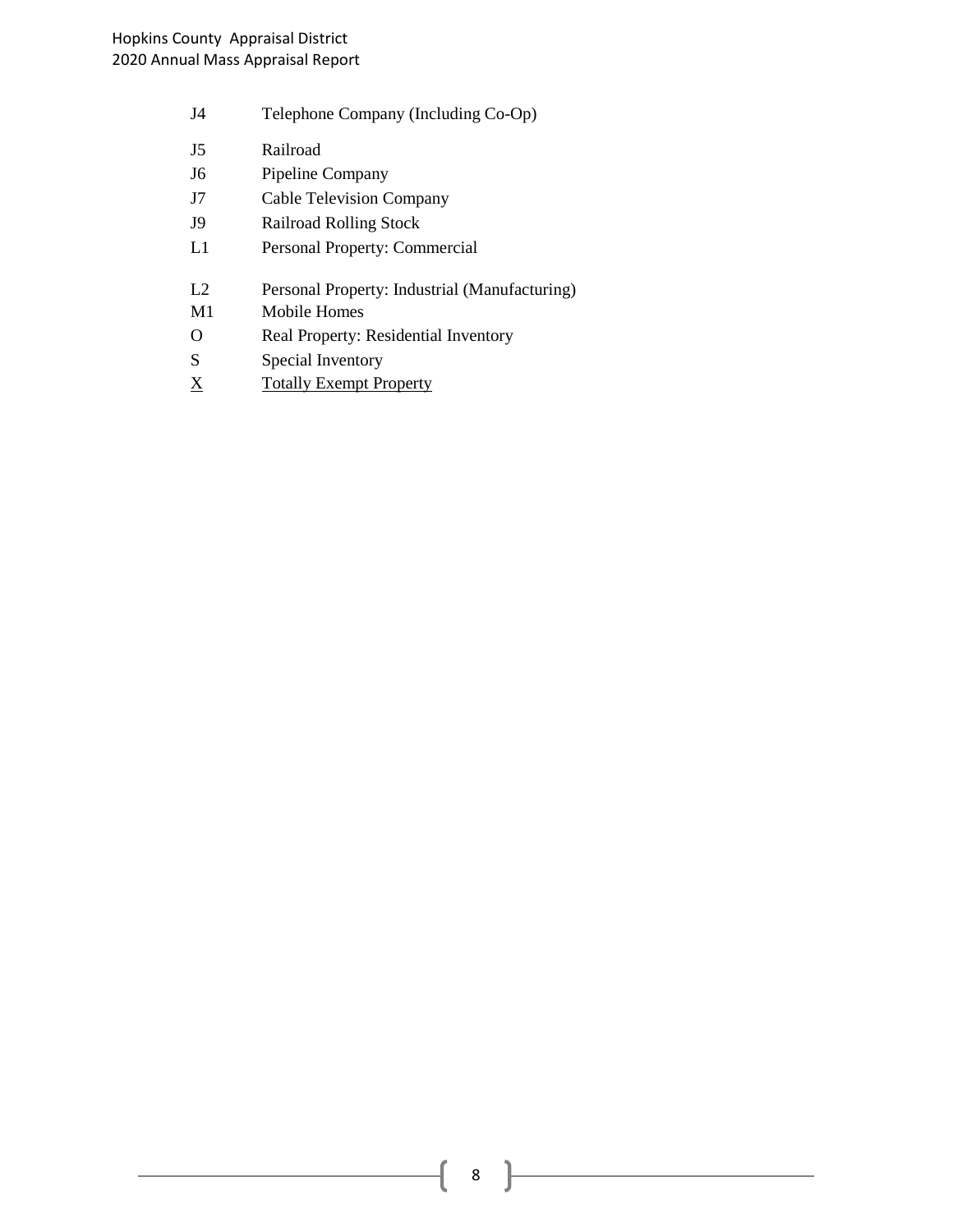#### **HIGHEST AND BEST USE ANALYSIS**

The highest and best use of real estate is defined as the most reasonable and probably use of land that will generate the highest return to the property over a period of time. This use must be legal, physically possible, economically feasible, and the most profitable of the potential uses. The appraiser's identification of a property's highest and best use is always a statement of opinion, never a statement of fact.

In order to complete the highest and best use analysis of a property, the appraiser must estimate the highest and best use as if the land were vacant. This estimate ignores the value of and the restrictions created by existing improvements. It is the highest value the land could have if it were available for any legal, physically possible, and economically feasible kind of development.

In determining the highest and best use, preliminary judgments are made in the field by the appraiser. The appraiser is normally aware of zoning regulations within physical boundaries of the county.

Hopkins County Appraisal District property appraisal cards contain information regarding lot size and frontage that allow the appraiser to make judgments on the highest and best use of sites in the field. Economically feasible and most profitable uses are determined by observing surrounding property. However, changes in property use require a more detailed and technical highest and best use analysis. These studies are performed in the office.

#### **MARKET ANALYSIS**

National, regional, and local trends affect the universe of properties appraised in Hopkins County. An awareness of social, economic, governmental, and environmental conditions is essential in understanding, analyzing, and identifying local trends that affect the real estate market.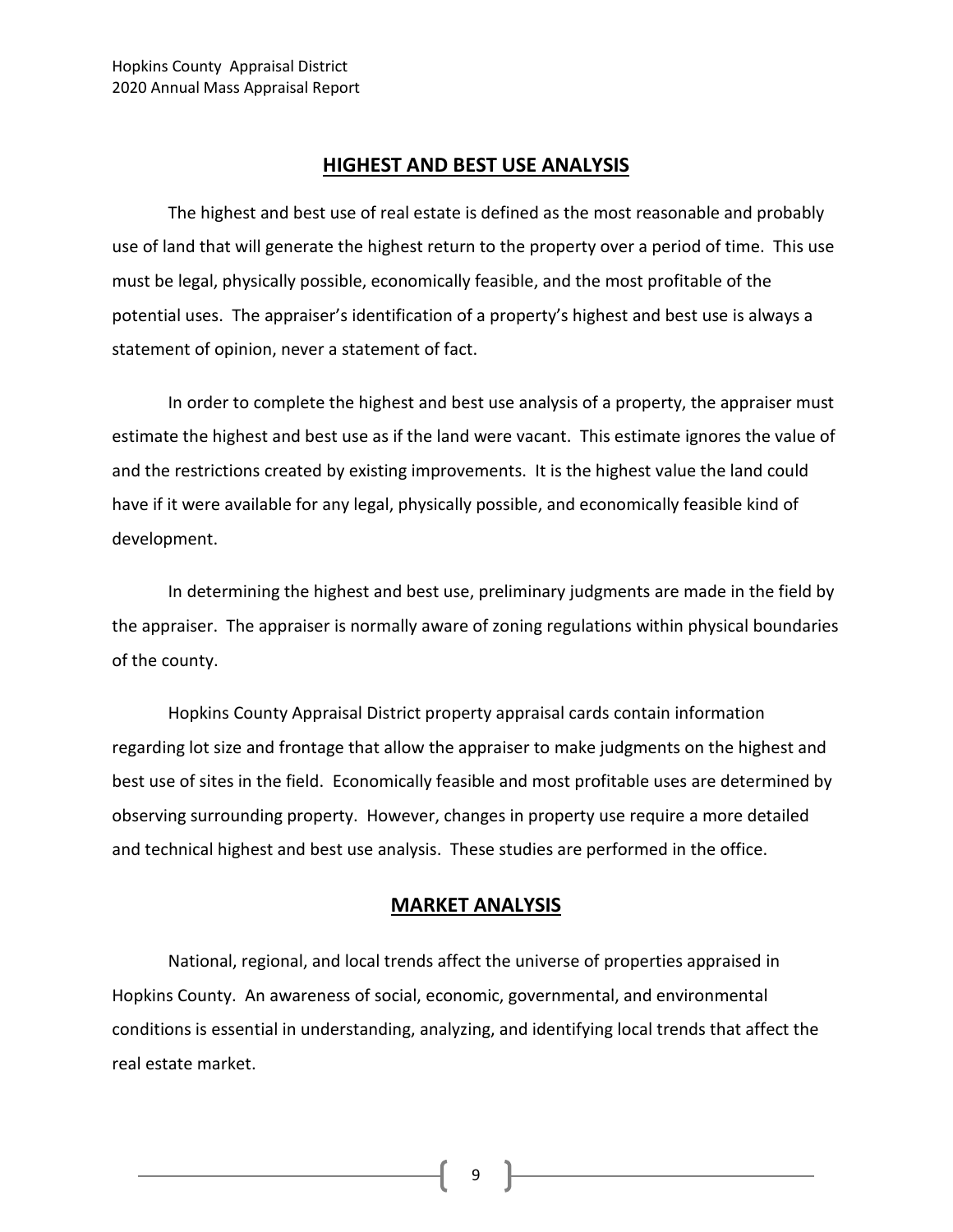#### Hopkins County Appraisal District 2020 Annual Mass Appraisal Report

Market analysis is performed throughout the year. Both general and specific data is collected and analyzed. An in-house ratio study is conducted at least once a year.

Examples of sources of general data include "*Trends"* issued by The Real Estate Center at Texas A&M University, *"The Appriser"* published by The Texas Association of Appraisal Districts, and the "*Texas Assessor's News"* published by the Texas Association of Assessing Officers. When possible, local sources such as lending institutions, local realtors, the Chamber of Commerce, and articles published in the local and area newspaper are used to obtain financing information, market trends and information, demographics, and labor statistics.

Sales information is received from various sources. Sales confirmation letters are mailed to each buyer and seller when a property changes hands. In addition, sales information is obtained from local realtors, fee/land appraisers, and lending institutions.

County deed records are regularly checked or new real estate transactions. Hopkins CAD uses county deed records to generate sale confirmation letters for each buyer and seller to obtain detailed information on the sale. Because full sales disclosure is not mandatory in the State of Texas only a small percentage of letters are returned with useful information. This is a serious problem in that there is usually inadequate sales data to perform as thorough an analysis of sales data as USPAP would require. However, ever effort is made to use what data is available. The Property Tax Assistance division also sends out sales letters and that data is made available to the appraisal district at least once a year.

Hopkins County Appraisal District currently does reappraisals on a two-year basis. The reappraisal includes the inspection of properties and the updating of all information on the properties. Sales and market analysis are performed each year on residential properties, as information is available. Each year new properties are inspected, measured, and added to the roll. In addition, building permits are obtained and changes to property records are made accordingly. Individual properties are also reappraised with changes to the condition as the property warrants; for example, fire, remodeling, or an addition or demolition of a portion of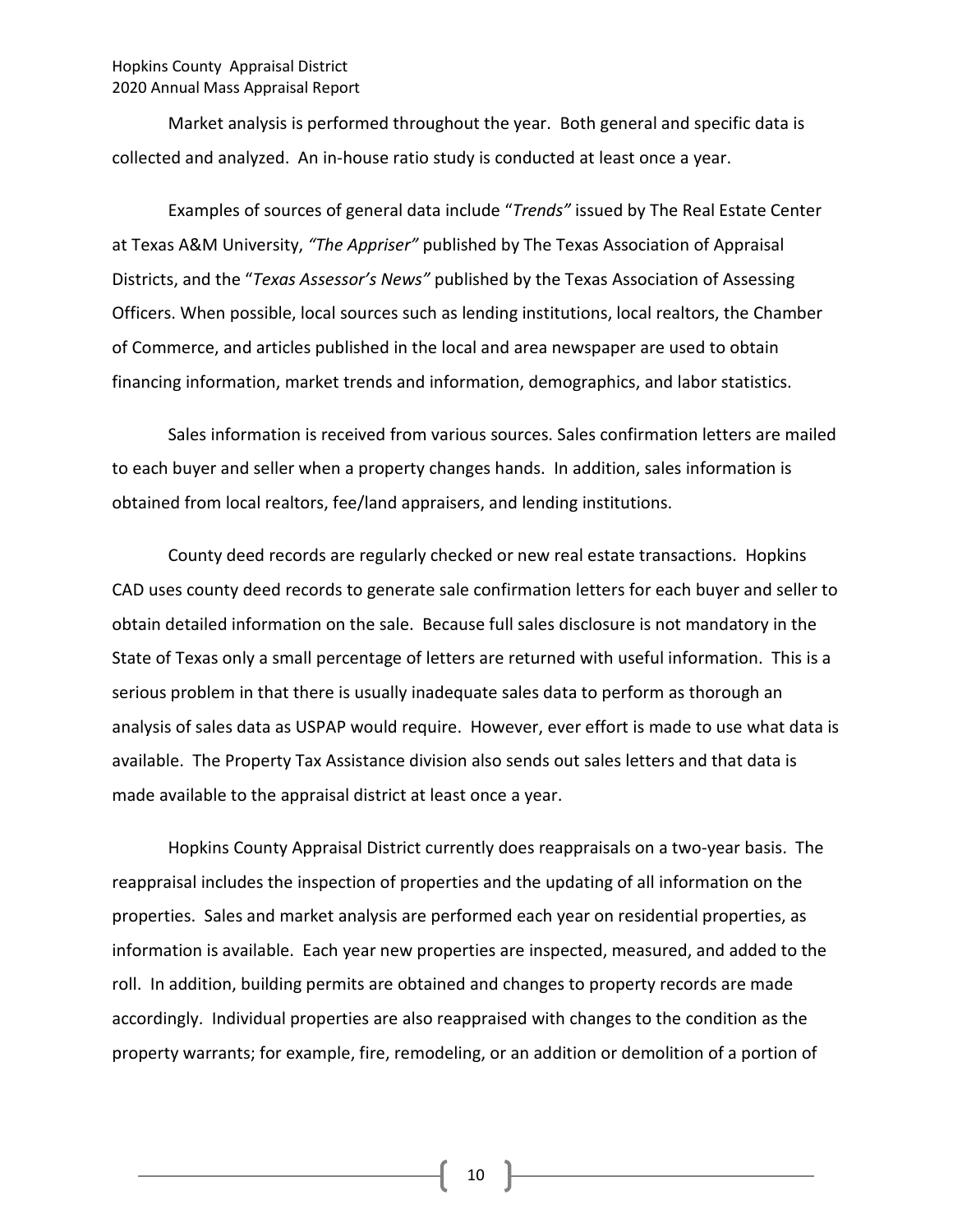#### Hopkins County Appraisal District 2020 Annual Mass Appraisal Report

the improvement. Refer to the *Hopkins CAD Re-Appraisal Plan for year 2019/2020* for further information on reappraisal requirements.

When performing field work, the appraiser carries property record cards that contain specific information regarding the property being appraised. These cards contain brief legal descriptions, ownership interests, property use codes, property addresses, land size, sketches of improvements as well as any available detailed information of the improvements. A copy of a property record card may be obtained at the appraisal office.

Field inspections require the appraiser to check all information on the property record cards and to update if necessary. If physical inspection of the property indicates changes to improvements, the appraiser notes these changes in the field. Examples of types of changes may be condition or effective age of the improvements as well as additions to the improvements. The classification of residential properties is also reviewed during the revaluation process. New improvements are also added at this time.

#### **DATA COLLECTION AND VALIDATION**

Hopkins County Appraisal District cost and value schedules include land and residential improvements. Residential schedules are built and maintained using current market (sales) data, as well as Marshall & Swift Residential Cost Guides. Commercial schedules are developed by using information from Marshall & Swift Valuation Services and local factor adjustments. Personal property schedules reflect information obtained from national valuation publications, such as Marshall and Swift, business personal property renditions, and on-site inspections. Marshall & Swift Valuation Services is nationally recognized source for residential, commercial, and personal property cost schedules. Cost manuals are based on cost per square foot and also the unit in place method. The unit in place method involves estimating cost by using actual building components. Marshall & Swift provides the base price of buildings as per classification with modifications for equipment and additional items. The schedule is then modified for time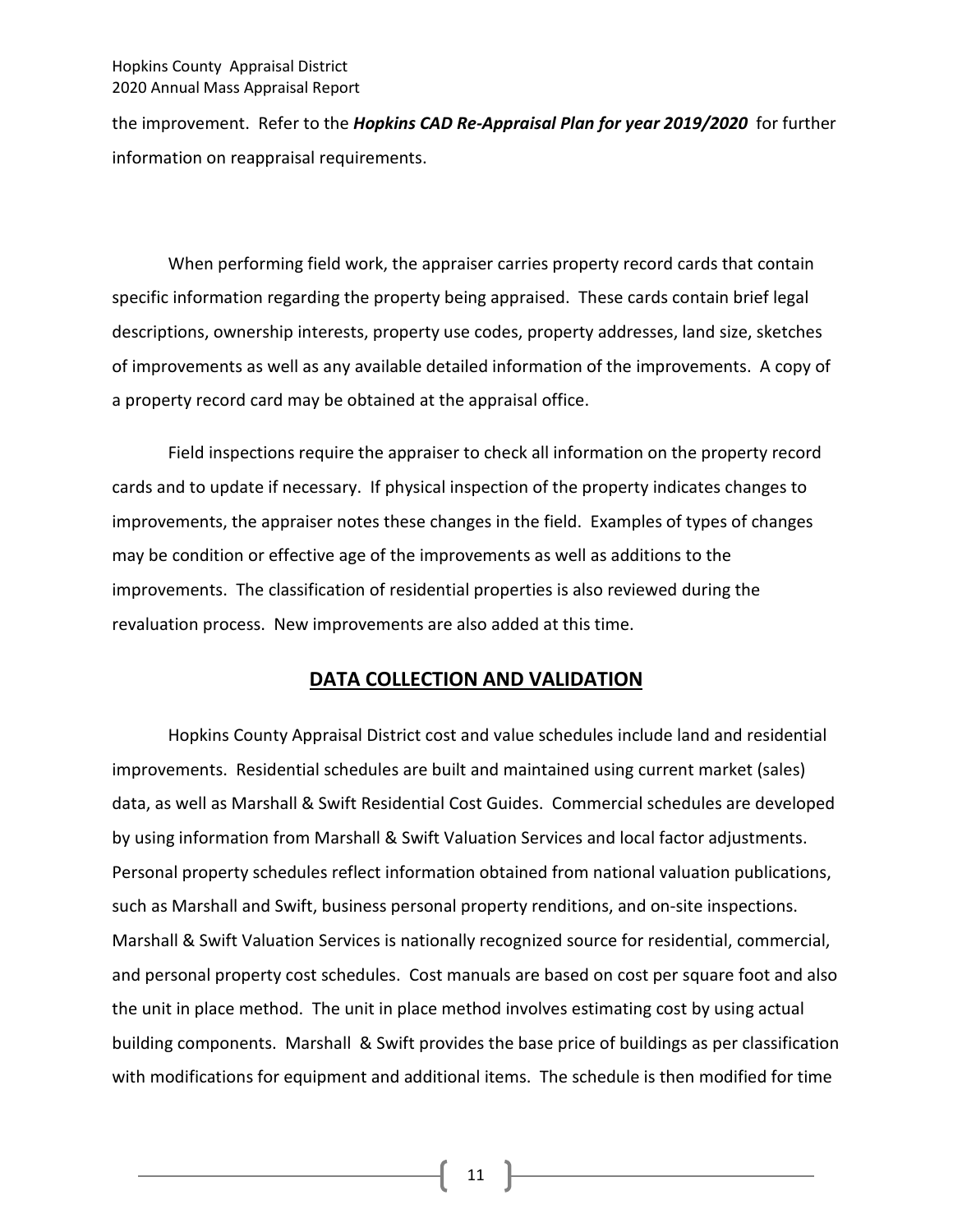#### Hopkins County Appraisal District 2020 Annual Mass Appraisal Report

and location. Business personal property renditions are confidential sources of information field by business owners. However, data from renditions may be compared with data from cost manuals and used to test for accuracy.

Data on individual properties is also collected from the field, compiled, and analyzed. Buildings and other improvements are inspected in the field, measured, and classified. The appraiser estimates the age and determines the condition of the improvements. This data is used to compile depreciation (loss of value) tables, and any notes pertaining to the improvements are made at this time.

Currently, single family dwellings are classified for quality and type of construction, whether frame or brick veneer. The classifications range from a class Low to a class Exceptional. Low is the most basic of structures using the poorest quality materials and lowest workmanship. An Exceptional structure is of the highest possible quality using only the best of materials and the highest and best quality workmanship available. For any dwelling that exceeds the general description of the top-most classification, a special class is assigned.

Age of building is used to estimate depreciation and based on effective age of the improvements. Effective age is the age the property appears to be due to maintenance and upkeep. Effective age for a house that is property maintained may be its actual or chronological age. However, if a structure suffers from deferred maintenance due to neglect, its effective age may be older than the actual age. In contrast, if a house is an older structure and has been remodeled or updated, its effective age may be less than its actual age.

Depreciation is also estimated by condition of the improvements. Condition ranges from unsound to excellent. Appraisals are based on exterior observations, however, if the taxpayer requests, an interior inspection may be made.

Foundation failure may occur in varying degrees and may also result in loss of value. The appraiser makes allowances for foundation problems on a case by case basis determined by the cost of the repair.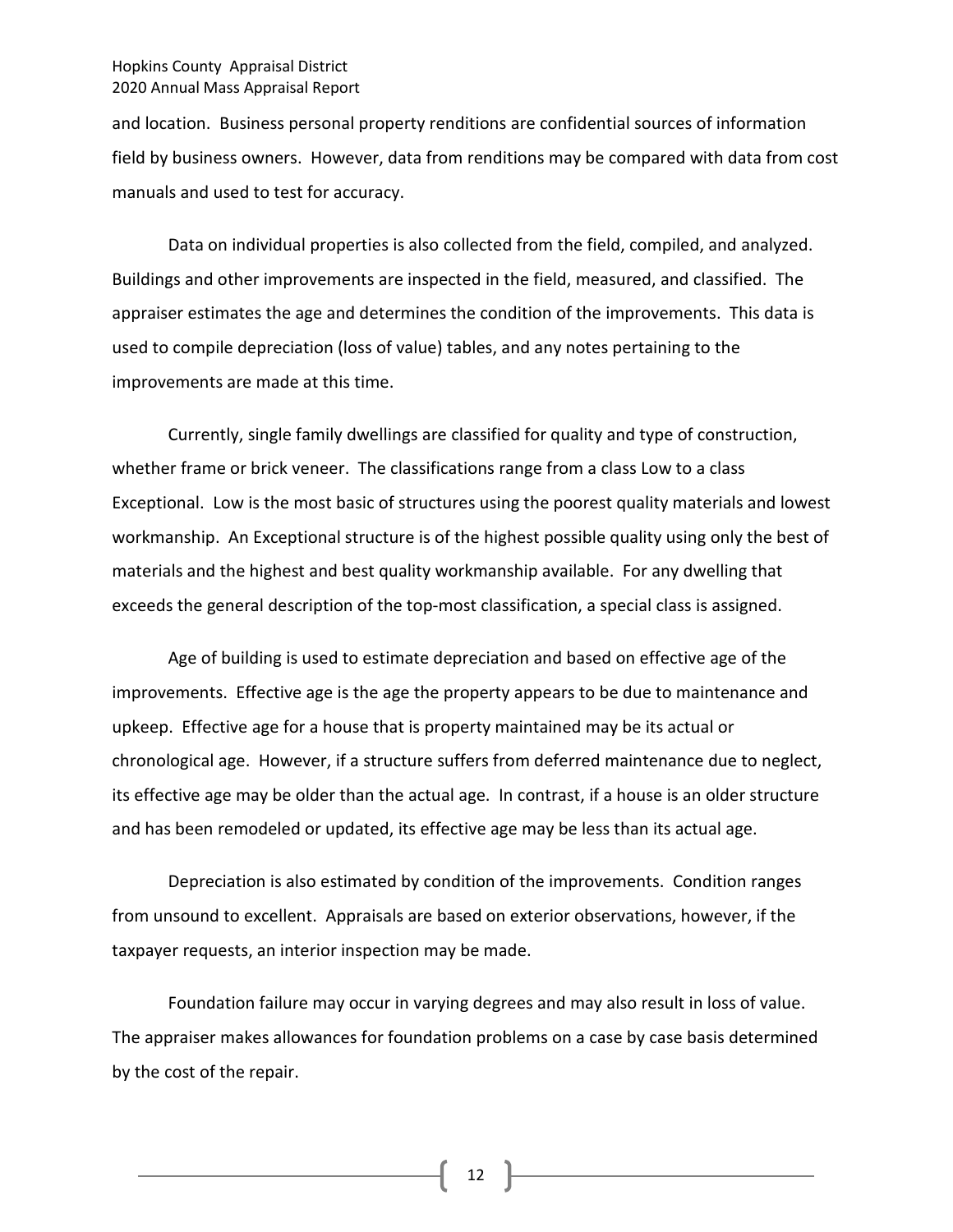Additional depreciation may be estimated for a variety of reasons including functional obsolescence results from a loss of value to a property due to adverse influences from outside the physical boundaries of the property. Examples on economic obsolescence may be proximity to correctional facilities, location of residences outside city limits with no access to city amenities, residences located on farm and ranch land, etc.

#### **VALUATION ANALYSIS**

Hopkins County Appraisal District valuation schedules are divided into three main classifications: residential, commercial, and personal property. These schedules are based on the most current market and cost data available. Miscellaneous special categories such as mobile homes, special inventory, and agricultural land are appraised using different techniques, which are addressed later in this report. Depreciation tables/schedules are also included within these schedules. These tables are calibrated from costs as well as sales data and updated as needed. These tables and schedules are included in Hopkins CAD's appraisal manuals. Hopkins CAD utilizes a properly specified and calibrated computer assisted mass appraisal model (CAMA) developed by its software vendor. The CAMA model values individual property characteristics based on their contributory value to the total property value. Contributory value for each property segment (characteristic) is determined by sales analysis and local building costs. The model accesses appraisal cost schedules for each segment developed and maintained by Hopkins CAD and calculates a total market value for each property.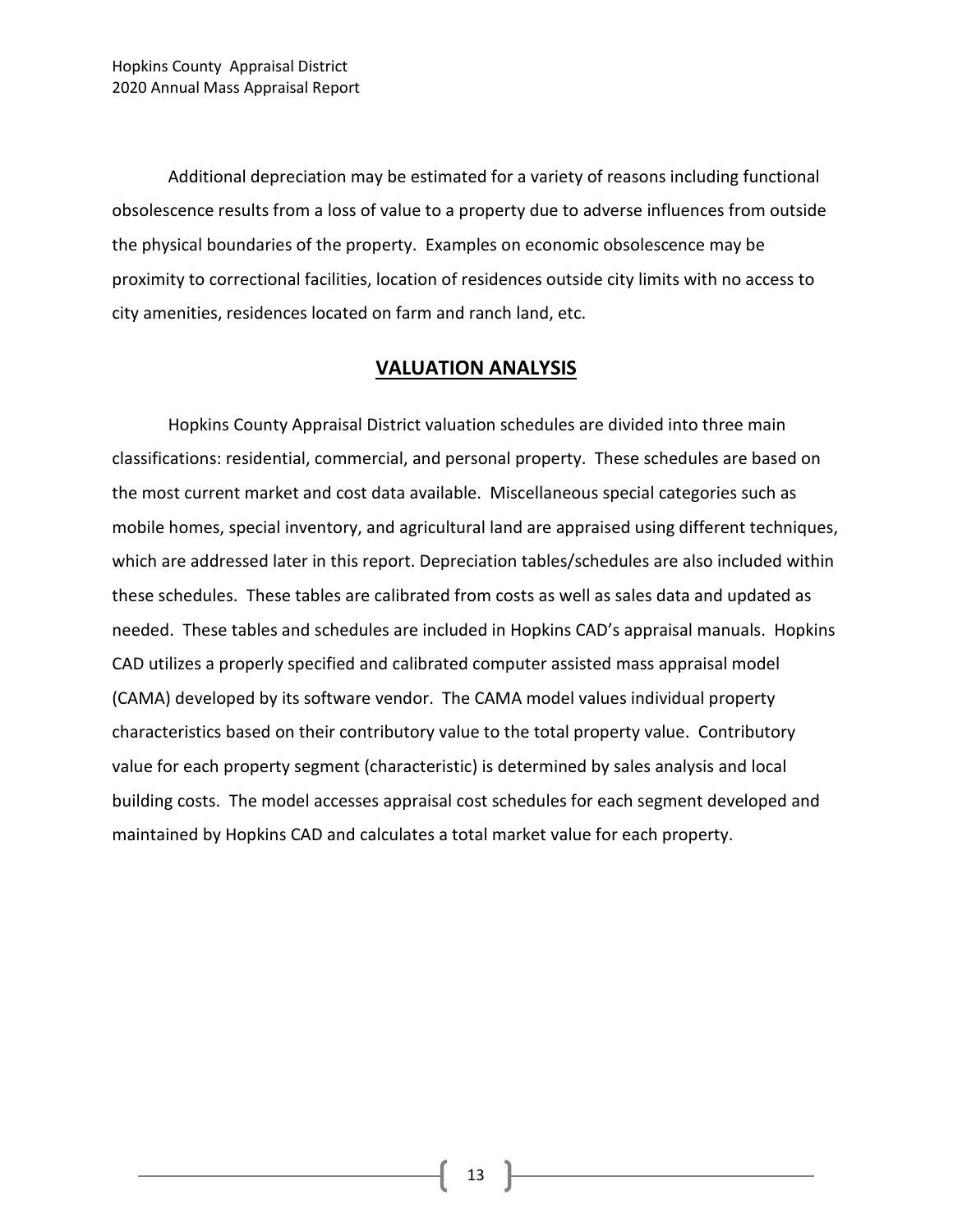#### **RESIDENTIAL SCHEDULES**

Residential valuation schedules are cost based tables modified by actual sales data from the county. That is, the cost reflects actual replacement cost new of the subject property. Market research indicates that the common unit of comparison for new residential construction as well as sales of existing housing is the price paid per square foot. The value of extra items is based on their contributory value to the property. This value may be estimated by the price per square foot or a value of the item as a whole. This data is extracted from the market by paired sales analysis and conversations with local chief appraisers and brokers.

The residential schedule is based on the size, age, and condition of the structure, quality of construction, contributory value of extra items, and land value. Each of these variables has a direct impact on the cost as well as the property. The following is an example of each of the variables and how they affect market value:

- 1. Quality of construction: Residential construction may vary greatly in quality of construction. The type of construction, cost of material used, the quality of the workmanship, and the attention paid to detail all affects the quality. The cost and value of residential property will vary greatly depending on the quality of the construction. Hopkins CAD's residential schedules currently class houses based on quality of construction ranging from Exceptional (highest) to Low (lowest). Within class, the CAD can recognize above average attributes by imposing a plus (+) factor.
- 2. Size of structure: The size of a structure also has a direct impact on its cost as well as value. The larger the structure, the less the cost per square foot. Hopkins County Appraisal District's schedules are designed using linear regression based on square footages.
- 3. Condition of improvements: Hopkins CAD captures the condition of real improvements via its classification codes Scrap to Excellent, with Scrap being unusable and Excellent representing excellent or superior condition.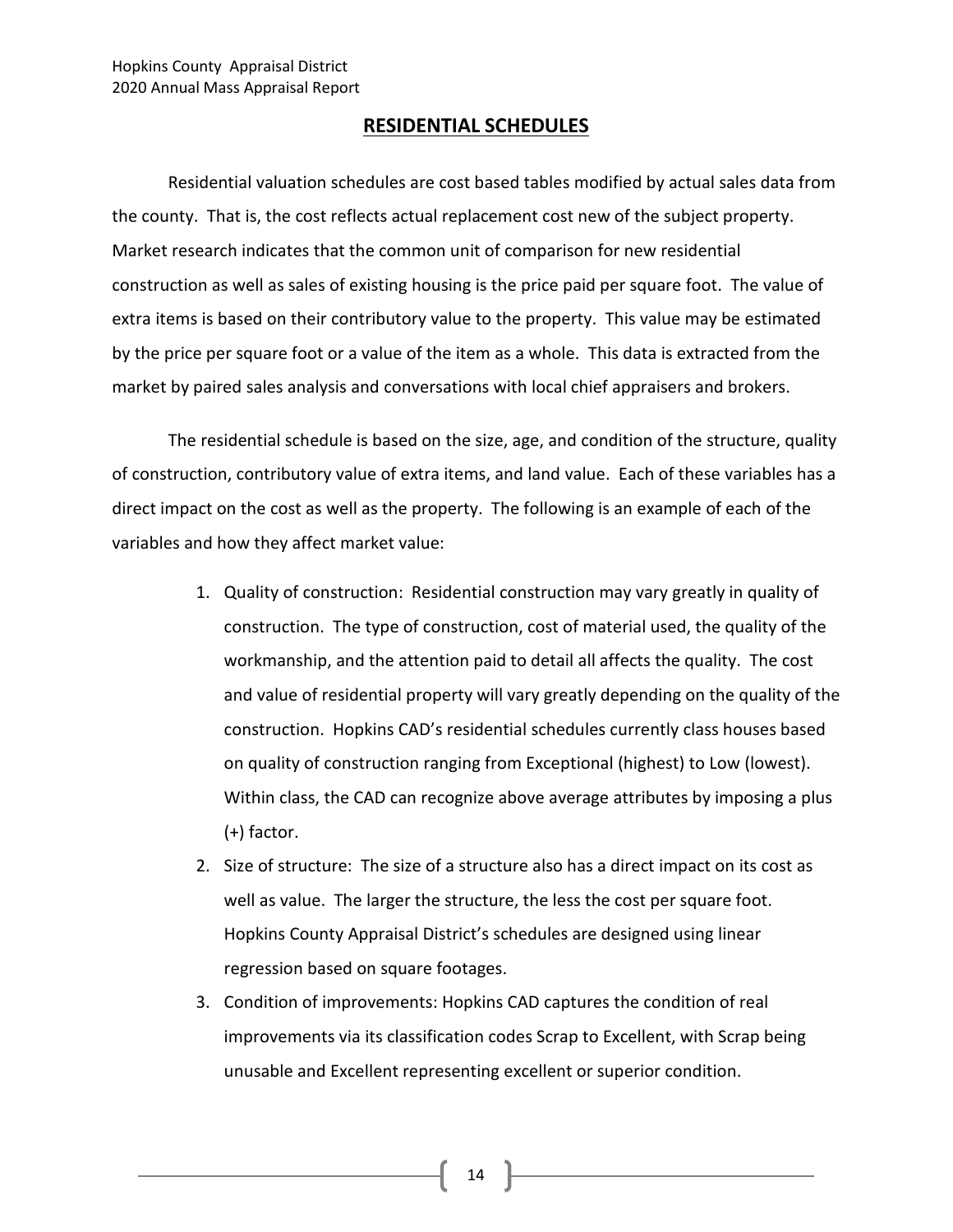- 4. Age of Structure: Age is the primary factor when determining residential depreciation. Effective age and chronological age may be the same or different depending on the condition of the structure.
- 5. Extra items: As stated above, extra items are valued according to their contributory value to the whole. Examples of extra items include storage buildings, swimming pools, fireplaces, additional baths, etc.
- 6. Land value: Hopkins CAD values land based on market data. Other recognized methods of land valuation may be used when market data is limited. The two most common methods are the land residual method and the land ratio method. Land schedules are available at the appraisal district office.

#### **COMMERCIAL SCHEDULES**

Commercial properties are valued using valid market transactions in the area, along with Marshall and Swift Valuation schedules for commercial property. Replacement cost new is determined and then adjusted for location. Depreciation is then applied using physical observation of the property.

#### **PERSONAL PROPERTY SCHEDULE**

The personal property schedules value business furniture, fixtures, and equipment as wells as inventory that are taxable by law. Business vehicles located within the appraisal district boundaries are also appraised for ad valorem tax purposes.

Business personal property values are derived from several sources. Business owners are required by Texas Law to render their income producing personal property each year. Rendered values are used on business personal property if the value is reasonable for the type of business when compared to similar business renditions and personal property cost schedules. Should the rendered values not be accepted, personal property is appraised using current cost schedules. Value on all business personal property not rendered is established using cost schedules for the type of business being valued. Depreciation is determined by the age of the property and its expected life. Schedules are available in the appraisal district office.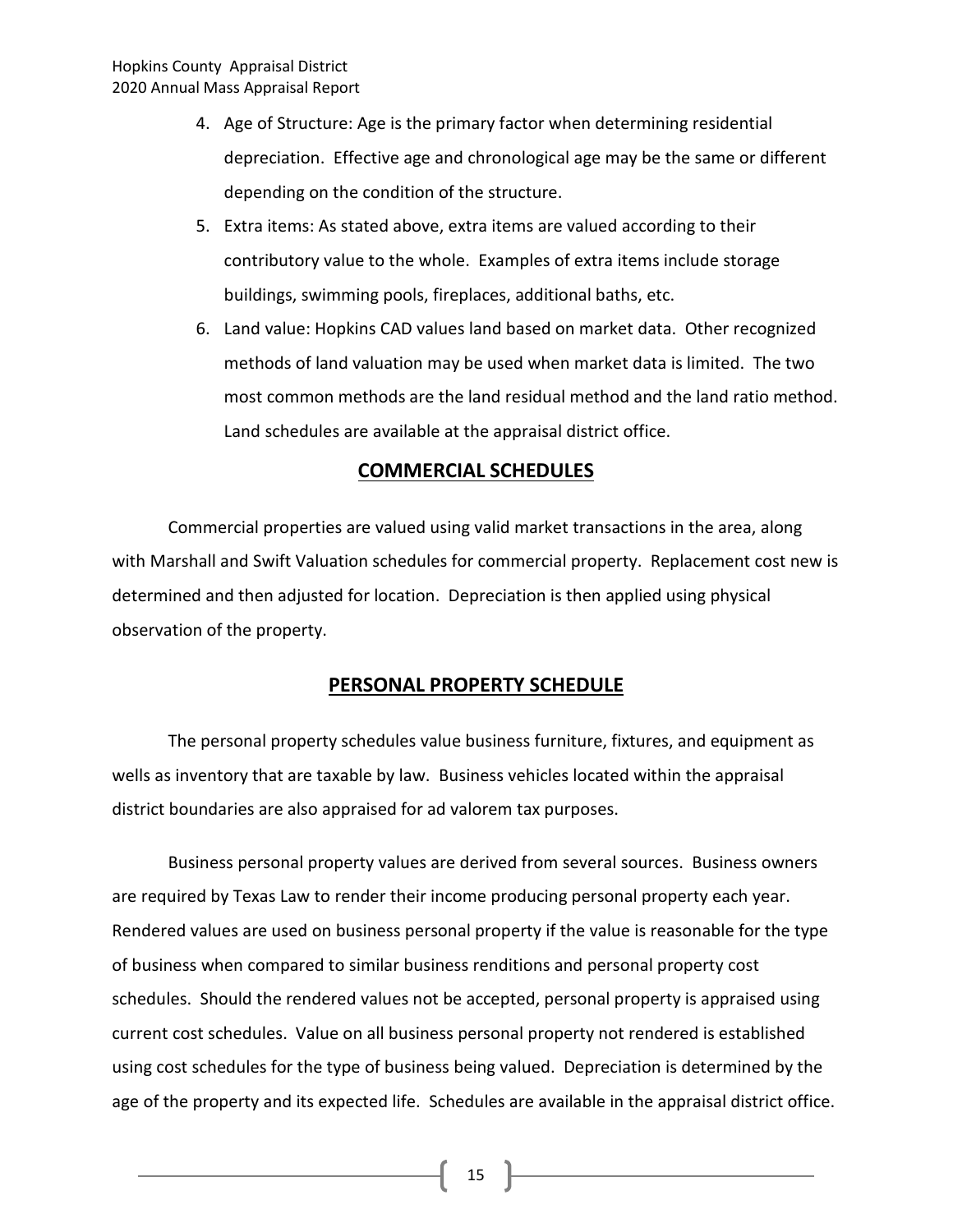Business vehicles are valued based on the NADA Used Car Guide trade-in value for the particular make, model, and age of the vehicle. The trade-in value may also be obtained from "Car-Point" or other websites available on the internet. When adverse factors such as high mileage are known, then the appropriate adjustments are made to the value. The Hopkins CAD uses data obtained from "Just Texas" for vehicles that registered as commercial vehicles.

#### **STATISTICAL ANALYSIS**

Statistics are a way to analyze data and study characteristics of a collection of properties. In general, it is not feasible to study the entire population. Statistics are used to test representative samples of the population.

Hopkins CAD's statistical analysis for real estate is based on measures of central tendency and measures of variability. The measure of central tendency determines the center of a distribution. The measures of central tendency utilized with the aid of computer based programs are the mean, median, mode, and the weighted mean.

Hopkins CAD measures variability by calculating a coefficient of dispersion (COD). The COD is used to indicate the spread from the measure of central tendency. Statistical bias is measured by the price related differential (PRD). The PRD indicates how high price properties are appraised in relations to low price properties.

These statistics are included in the district's ratio studies and may be obtained from the appraisal office.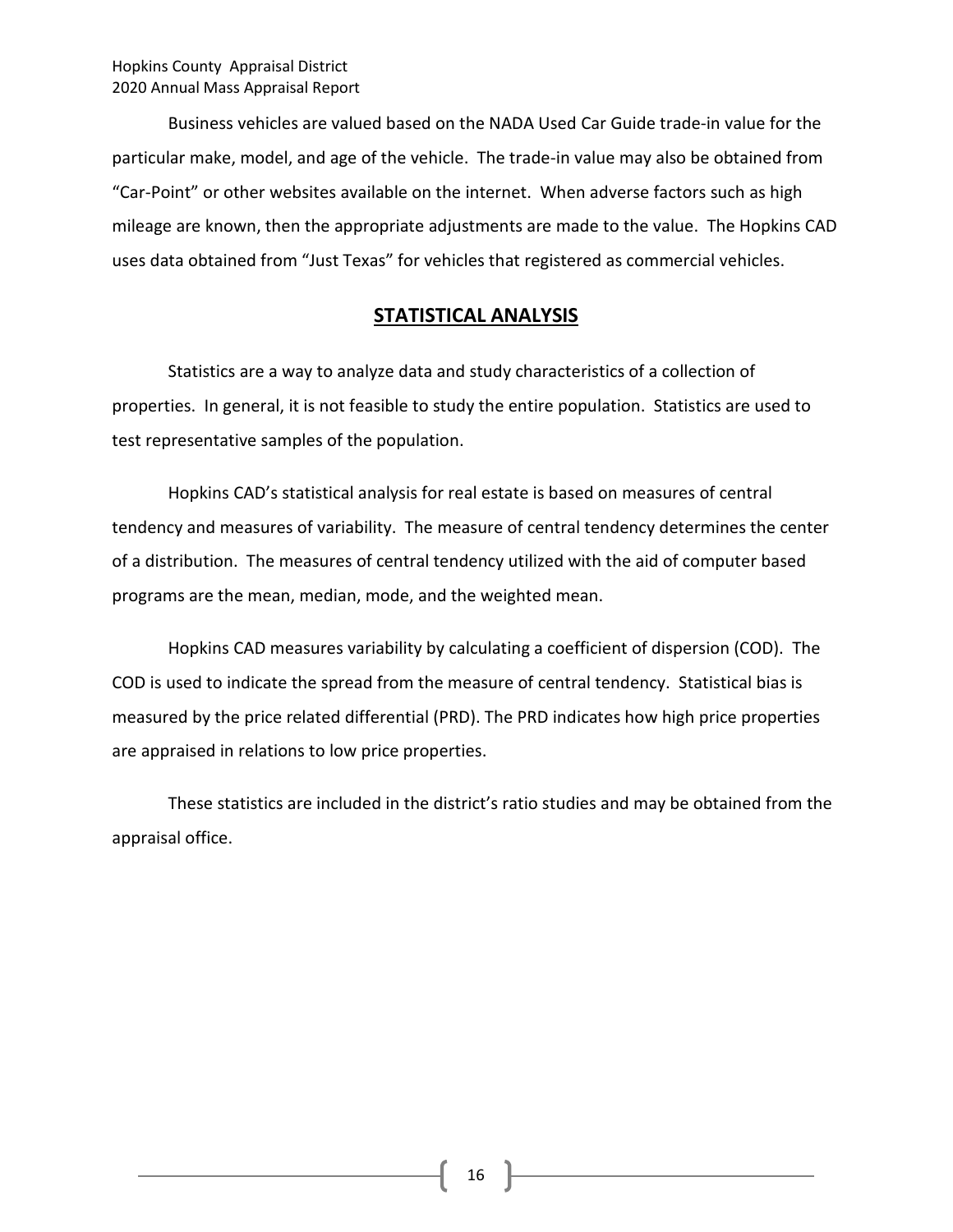#### **INDIVIDUAL VALUE REVIEW PROCEDURES**

In order for comparable sales data to be considered reliable it must contain a sales date, sales prices, financing information, tract size, and details of the improvements. Sales data is gathered by sending sales letters to the buyers and sellers of properties when deeds are filed with the county clerk. Commercial sales are confirmed from the direct parties involved whenever possible. Local realtors, fee/land appraisers and lending institutions are also considered reliable sources for sales confirmation. Hopkins CAD utilizes comparable sales analysis to ensure that sold properties are not valued differently than unsold properties. Sales are adjusted to reflect a January 1 market value, as are unsold properties.

Sales data is compiled and the improved properties are physically inspected and photographed. All data listed on the property record card is verified and updated as needed including building classifications, building size, and additions or new out buildings, condition of structures and any type of change in data or characteristics that would affect the value of the property.

Individual sales are analyzed to meet the test of market value. Hopkins CAD adheres to IAAO's *Standard on Sales Verification* and only considers arms-length transactions as indicators of current market value. Examples of sales typically not considered good indicators of market value are:

- 1. Properties acquired through foreclosures or auction.
- 2. Properties sold between relatives.
- 3. The buyer or seller is under duress and may be compelled to sell or purchase.
- 4. Financing may be non-typical or below or above prevailing market rates.
- 5. Outliers. Sales may be unusually high or low when compared with typical sales in the same market.
- 6. Property purchased through an estate.
- 7. Sales involving intangibles or personal property that cannot be verified.

Due to the population size and nature of Hopkins County, it is often difficult to obtain sufficient sales data to meet USPAP standards for analysis of sales and exception is taken to USPAP Standard 6 in this area.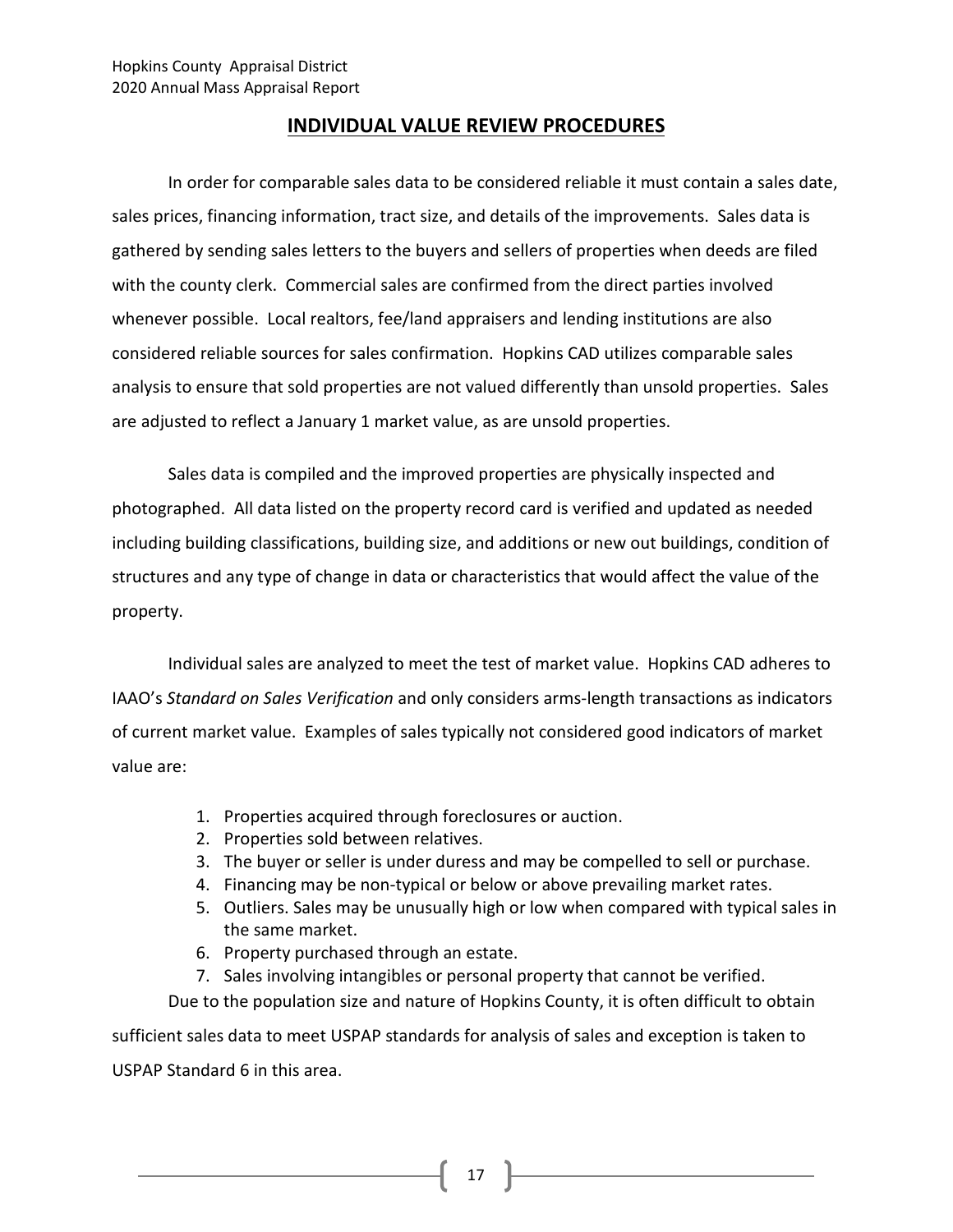#### **PERFORMANCE TESTS**

Sales ratio studies are used to evaluate the district's mass appraisal performance. These studies not only provide a measure of performance but also are an excellent means of improving mass appraisal performance. Hopkins CAD uses ratio studies, not only to aid in the revaluation of properties, but also to test the Comptroller's Property Tax Assistance Division property value study results.

Sales ratio studies are usually performed in the spring of the year to test cost schedules. They may also be performed at another time deemed appropriate by the chief appraiser. Prior to running the ratio reports, individual properties which have sold are reviewed for appraisal accuracy. Property record cards indicating the results of the field inspections are used to further aid in the analysis and decision making.

Ratio studies are generally calculated countywide and by school district for each category of property having enough sales data. Residential sales are also analyzed by construction type and class. Hopkins CAD's goal is to achieve appraisal accuracy .95 and 1.05 percent of market value and adjusts its cost and value schedules accordingly. The coefficient of dispersion is also studied to indicate how tight the ratios are in relation to measures of central tendency. The median and coefficient of dispersion are good indicators of the types of changes, if any, that need to be made. If properties that fall outside of the common parameters (referred to as outliers) are held out or not included in the study, these properties shall be identified and explanations given for their exclusion from the ratio study.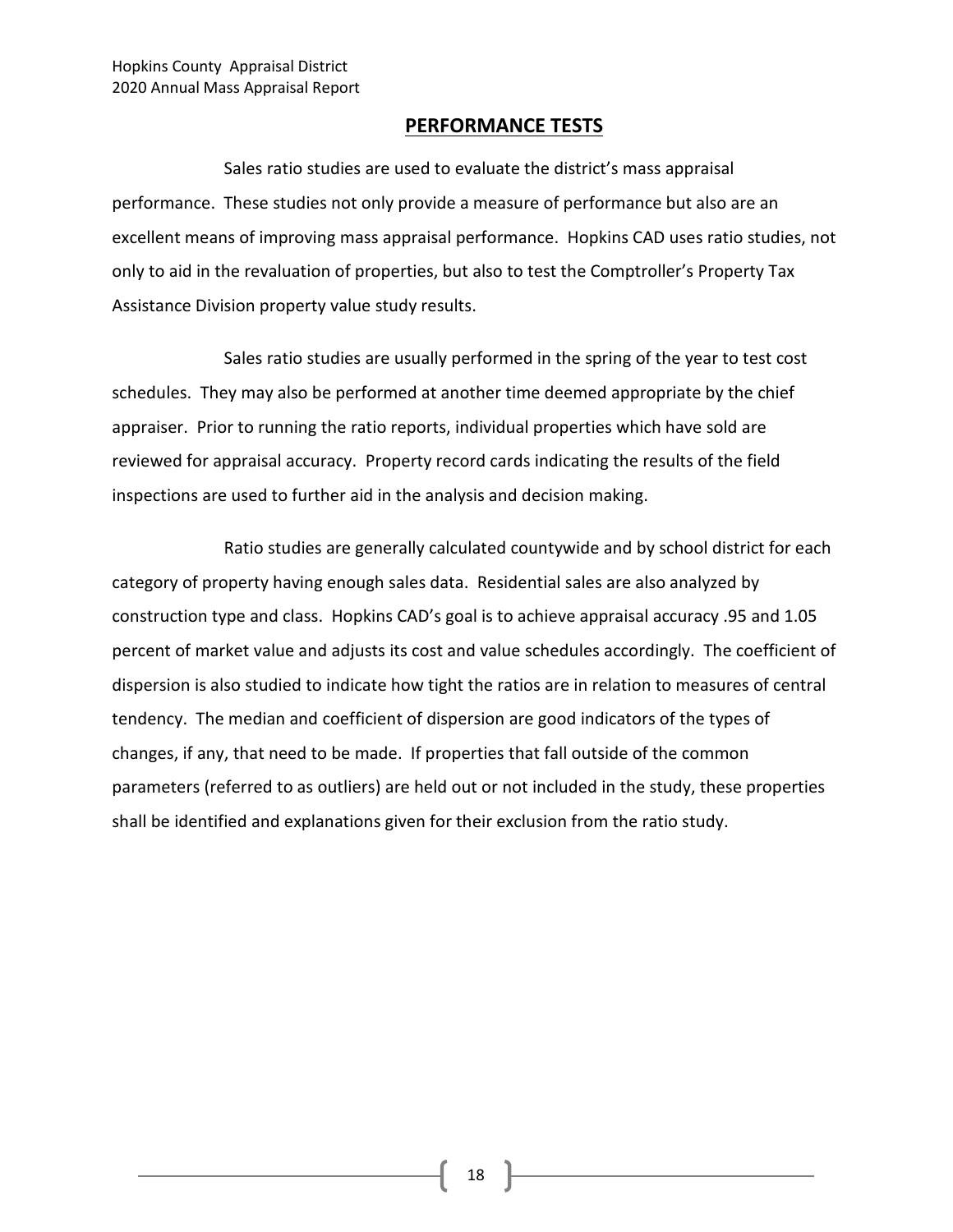#### **STAFF PROVIDING SIGNIFICANT MASS APPRAISAL ASSISTANCE**

| <b>Name</b>       | <b>Title</b>                    | <b>Level</b> | TDLR# |
|-------------------|---------------------------------|--------------|-------|
| Cathy Singleton   | <b>Chief Appraiser</b>          | RPA, CCA     | 72068 |
| Leah Frazier      | <b>Director of Operations</b>   | <b>RPA</b>   | 72454 |
| Dawn Claney       | Appraiser                       | <b>RPA</b>   | 73017 |
| Jacob Jock        | Appraiser                       | <b>RPA</b>   | 72861 |
| James Brown       | Deputy Chief Appraiser          | <b>RPA</b>   | 73855 |
| Kevin Meza        | <b>Administrative Assistant</b> |              |       |
| Karen Kirkpatrick | <b>Taxpayer Assistant</b>       |              |       |
| Janell Gray       | <b>Taxpayer Assistant</b>       |              |       |
| Jhoanna Murrillo  | Taxpayer Assistant              |              |       |
|                   |                                 |              |       |
|                   |                                 |              |       |
|                   |                                 |              |       |